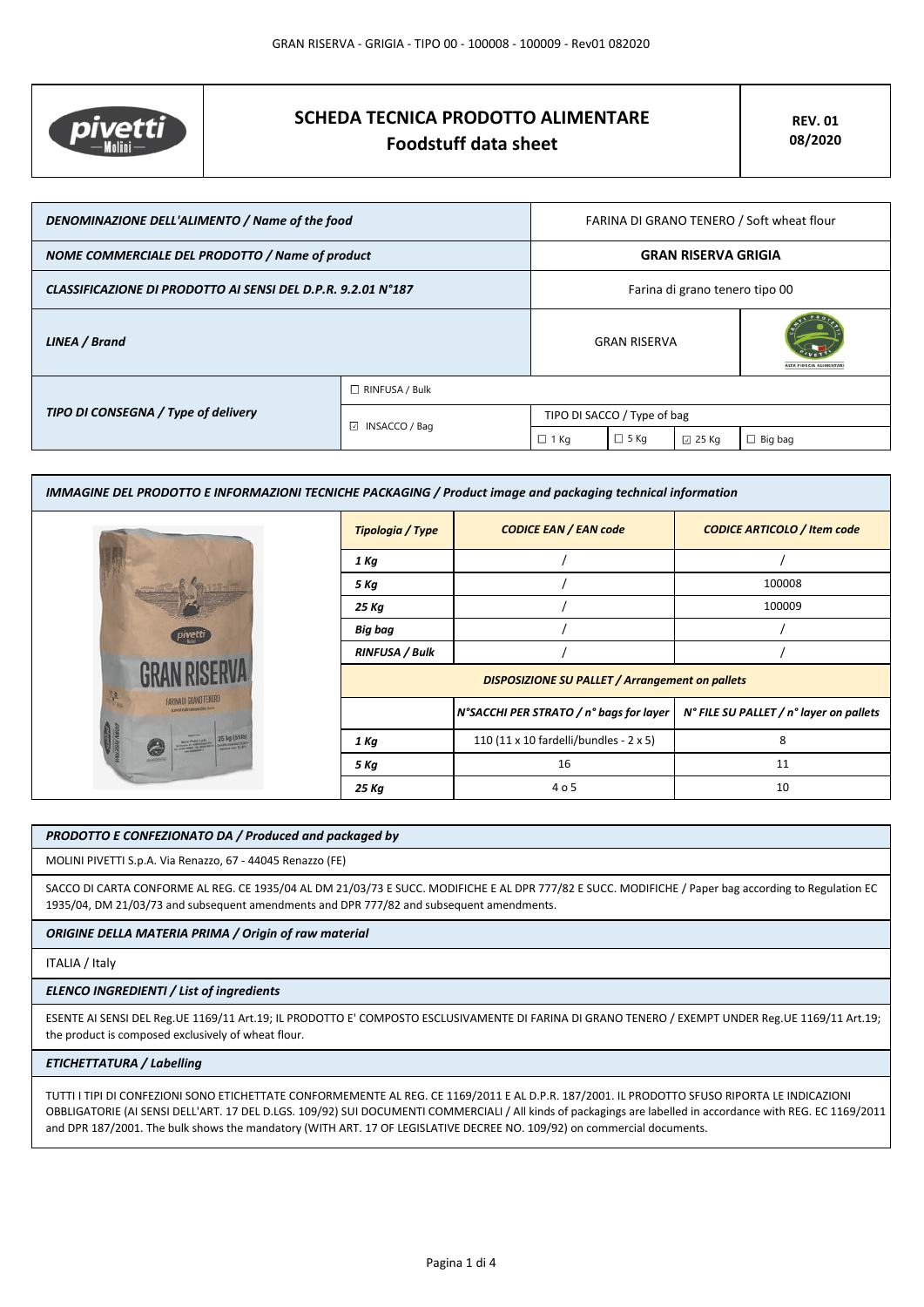| CARATTERISTICHE CHIMICO - FISICHE E REOLOGICHE / Chemical - physical and rheological characteristics                             |                                                           |                                                                                     |                                      |  |
|----------------------------------------------------------------------------------------------------------------------------------|-----------------------------------------------------------|-------------------------------------------------------------------------------------|--------------------------------------|--|
| <b>PARAMETRI / Parameters</b>                                                                                                    | <b>UNITA' DI</b><br><b>MISURA</b> /<br>Unit of<br>measure | <b>VALORE MIN /</b><br><b>Minimum value</b>                                         | <b>VALORE MAX / Maximum</b><br>value |  |
| UMIDITA' (Reg. CEE n° 1470/68) / Humidity                                                                                        | %                                                         |                                                                                     | 15,5                                 |  |
| PROTEINE (Metodo Kjeldhal N x 5,70) Protein (Kjeldhal method N x 5,70)                                                           | % $s/s$                                                   | 10,5                                                                                |                                      |  |
| MINERALI / Minerals                                                                                                              | % $s/s$                                                   |                                                                                     | 0,55                                 |  |
| INDICE DI CADUTA HAGBERG / Falling Number (Perten method)                                                                        | Sec                                                       | 250                                                                                 |                                      |  |
| GLUTINE / Gluten                                                                                                                 | % $s/s$                                                   | 9,5                                                                                 |                                      |  |
| ALVEOGRAMMA (METODO CHOPIN) / Alveograph (Chopin Method)                                                                         |                                                           |                                                                                     |                                      |  |
| W (103 erg)                                                                                                                      | Joule                                                     | 190                                                                                 | 210                                  |  |
| P/L                                                                                                                              |                                                           | 0,50<br>0,70                                                                        |                                      |  |
| FARINOGRAMMA (METODO BRABENDER) / Farinograph (Brabender Method)                                                                 |                                                           |                                                                                     |                                      |  |
| ASSORBIMENTO ACQUA / Absorption water                                                                                            | $\%$                                                      | 53                                                                                  |                                      |  |
| TEMPO DI ASSORBIMENTO / Water absorption time                                                                                    | Min                                                       | 1,3                                                                                 |                                      |  |
| STABILITA' / Stability                                                                                                           | Min                                                       | 4                                                                                   |                                      |  |
| PROPRIETA' ORGANOLETTICHE / Organoleptic properties                                                                              |                                                           |                                                                                     |                                      |  |
| COLORE / Colour                                                                                                                  |                                                           | BIANCO TIPICO / Typical white                                                       |                                      |  |
| ODORE / Aroma & Flavor                                                                                                           |                                                           | GRADEVOLE E NATURALE / Pleasant and natural                                         |                                      |  |
| ASPETTO / Appearance                                                                                                             |                                                           | POLVERE SOFFICE / Fluffy powder                                                     |                                      |  |
| PERCEZIONE AL TATTO / Perception to the touch                                                                                    |                                                           | SCORREVOLE, OMOGENEA E PRIVA DI GRUMI / Sliding,<br>homogenous, lump-free           |                                      |  |
| <b>CONTAMINANTI / Contaminants</b>                                                                                               |                                                           |                                                                                     |                                      |  |
| <b>PARAMETRI / Parameters</b>                                                                                                    | <b>UNITA' DI</b><br><b>MISURA</b> /<br>Unit of<br>measure | <b>VALORE MASSIMO CONSENTITO PER LEGGE /</b><br><b>Maximum value allowed by law</b> |                                      |  |
| CHIMICO - FISICI / Chemical - physical                                                                                           |                                                           |                                                                                     |                                      |  |
| RESIDUI PESTICIDI (ORGANOFOSFORATI, CLORURATI, PIRETROIDI) / Residual pesticides<br>(organophosphates, chlorinated, Pyrethroids) | $\mu$ g / Kg                                              | ENTRO I LIMITI DI LEGGE / legal limits                                              |                                      |  |
| AFLATOSSINE B1 / Aflatoxin B1                                                                                                    | $\mu$ g / Kg                                              | < 2,0                                                                               |                                      |  |
| AFLATOSSINE (B1, B2, G1, G2) / Aflatoxin B1-B2-G1-G2                                                                             | µg / Kg                                                   | < 4,0                                                                               |                                      |  |
| OCRATOSSINA A / Ochratoxin A                                                                                                     | $\mu$ g / Kg                                              | < 3,0                                                                               |                                      |  |
| ZEARALENONE / Zearalenone                                                                                                        | $\mu$ g / Kg                                              | < 75                                                                                |                                      |  |
| DEOSSIVALENOLO (DON) / Vomitoxin (DON)                                                                                           | µg / Kg                                                   | < 750                                                                               |                                      |  |
| PIOMBO                                                                                                                           | mg / Kg                                                   | < 0,20                                                                              |                                      |  |
| CADMIO                                                                                                                           | mg / Kg                                                   | < 0,10                                                                              |                                      |  |
| MICROBIOLOGICI / Microbiological                                                                                                 |                                                           |                                                                                     |                                      |  |
| CONTA BATTERICA TOTALE (CBT) / Total Plate Count                                                                                 | U.F.C. $/g$                                               | < 100000                                                                            |                                      |  |
| COLIFORMI TOTALI / Total coliforms                                                                                               | U.F.C. $/g$                                               | < 500                                                                               |                                      |  |
| LIEVITI / Yeasts                                                                                                                 | U.F.C. $/g$                                               | < 1500                                                                              |                                      |  |
| MUFFE/Molds                                                                                                                      | U.F.C. $/g$                                               | < 1500                                                                              |                                      |  |
| ESCHERICHIA COLI / Escherichia coli                                                                                              | U.F.C. / g                                                | < 10                                                                                |                                      |  |
| SALMONELLA / Salmonella                                                                                                          | U.F.C. $/g$                                               | ASSENTE / Absent                                                                    |                                      |  |
| FRAMMENTI DI INSETTO (METODO AOAC) / Filth Test                                                                                  |                                                           |                                                                                     |                                      |  |
|                                                                                                                                  |                                                           |                                                                                     |                                      |  |
| FRAMMENTI DI INSETTO / Fragments of insect<br>PELI DI RODITORE / Rodent hairs                                                    | $n^{\circ}$ / 50 g                                        |                                                                                     | < 50<br>ASSENTE / Absent             |  |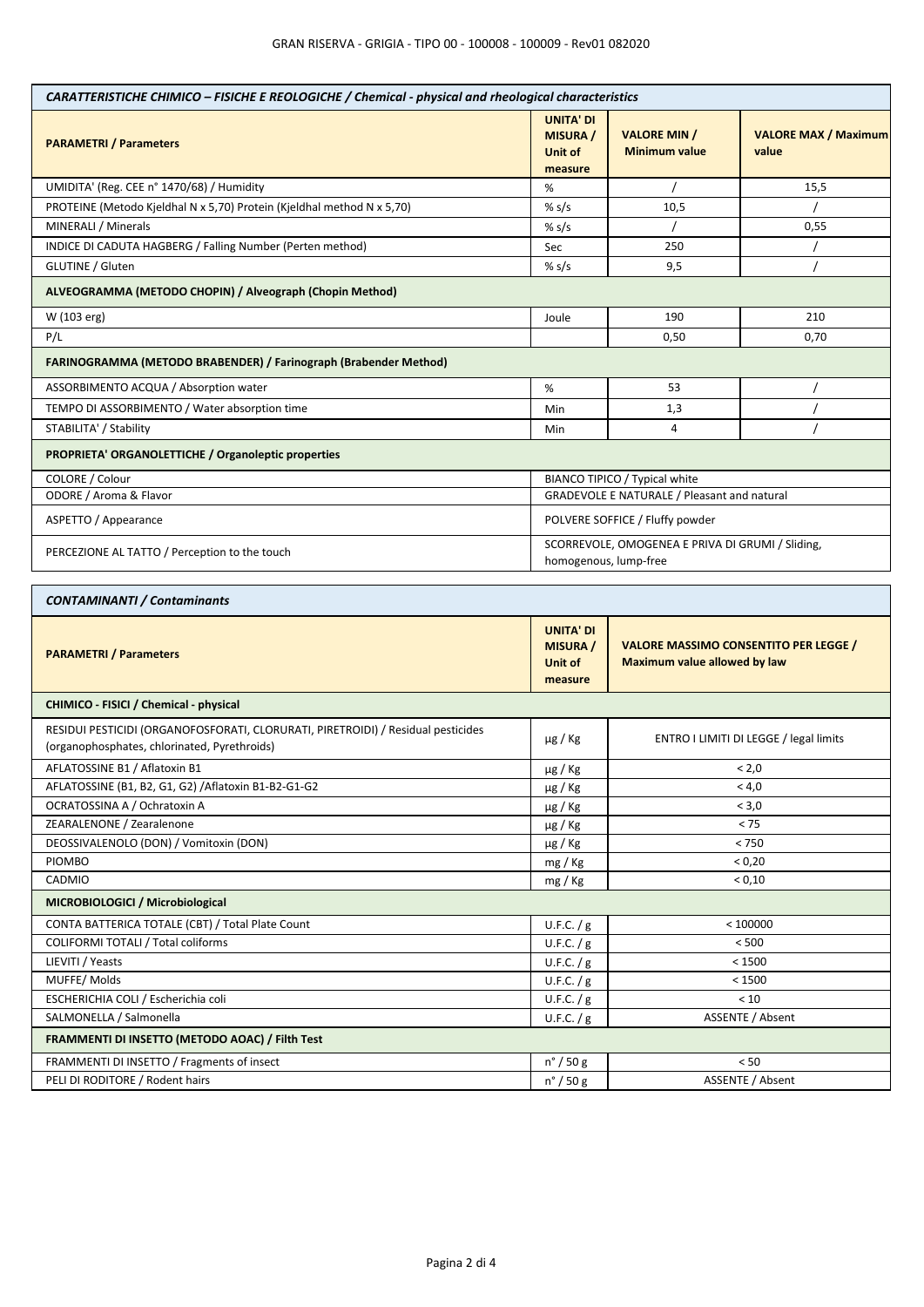| VALORI NUTRIZIONALI MEDI PER 100 g DI PRODOTTO / Mean Nutritional value for 100 g product |                                                     |                                         |  |
|-------------------------------------------------------------------------------------------|-----------------------------------------------------|-----------------------------------------|--|
| <b>PARAMETRI / Parameters</b>                                                             | <b>UNITA' DI MISURA /</b><br><b>Unit of measure</b> | <b>VALORE MEDIO / Mean value</b>        |  |
| <b>ENERGIA / Energy</b>                                                                   | kJ - Kcal                                           | 1475<br>348<br>$\overline{\phantom{0}}$ |  |
| GRASSI / Fat                                                                              | g                                                   | 1,0                                     |  |
| DI CUI ACIDI GRASSI SATURI / Of which saturates                                           | g                                                   | 0,1                                     |  |
| CARBOIDRATI / Carbohydrates                                                               | g                                                   | 72                                      |  |
| DI CUI ZUCCHERI / Of which sugars                                                         | g                                                   | 1,4                                     |  |
| FIBRE / Fibre                                                                             | g                                                   | 1,6                                     |  |
| PROTEINE / Protein                                                                        | g                                                   | 11                                      |  |
| SALE / Salt                                                                               | g                                                   | $\Omega$                                |  |

| SOSTANZE O PRODOTTI CHE PROVOCANO ALLERGIE O INTOLLERANZE / Substances or products causing allergies or intolerances                                                                                                                                                                                                                                                                                                                                                                                                                                                                                                                                                                                                               |                                                                |                                                                                                                                                               |  |
|------------------------------------------------------------------------------------------------------------------------------------------------------------------------------------------------------------------------------------------------------------------------------------------------------------------------------------------------------------------------------------------------------------------------------------------------------------------------------------------------------------------------------------------------------------------------------------------------------------------------------------------------------------------------------------------------------------------------------------|----------------------------------------------------------------|---------------------------------------------------------------------------------------------------------------------------------------------------------------|--|
| SOSTANZE O PRODOTTI CHE PROVOCANO ALLERGIE O INTOLLERANZE - Reg. UE 1169/11 Art.<br>21 e Allegato II / Substances or products causing allergies or intolerances - Reg. UE 1169/11<br>Art. 21 e Annex II                                                                                                                                                                                                                                                                                                                                                                                                                                                                                                                            | <b>PRESENTE NEL</b><br><b>PRODOTTO / Inside the</b><br>product | <b>PRESENZA EVENTUALE E NON</b><br><b>INTENZIONALE (CONTAMINAZIONE</b><br><b>CROCIATA) / Possible and</b><br>unintentional presence (cross-<br>contamination) |  |
| Cereali contenenti glutine: grano (farro e grano khorasan), segale, orzo, avena o i loro ceppi ibridati e prodotti derivati /<br>Cereal containing gluten, namely: wheat (such as spelt and khorasan wheat), rye, barely, oats or their hybridised strains,<br>and products thereof                                                                                                                                                                                                                                                                                                                                                                                                                                                | SI (grano) / yes (wheat)                                       | NO / no                                                                                                                                                       |  |
| Crostacei e prodotti a base di crostacei / Crustaceans and products thereof                                                                                                                                                                                                                                                                                                                                                                                                                                                                                                                                                                                                                                                        | NO / no                                                        | NO / no                                                                                                                                                       |  |
| Uova e prodotti a base di uova / Eggs and products thereof                                                                                                                                                                                                                                                                                                                                                                                                                                                                                                                                                                                                                                                                         | NO / no                                                        | NO/no                                                                                                                                                         |  |
| Pesce e prodotti a base di pesce / Fish and products thereof                                                                                                                                                                                                                                                                                                                                                                                                                                                                                                                                                                                                                                                                       | NO / no                                                        | NO / no                                                                                                                                                       |  |
| Arachidi e prodotti a base di arachidi / Peanuts and products thereof                                                                                                                                                                                                                                                                                                                                                                                                                                                                                                                                                                                                                                                              | NO / no                                                        | NO / no                                                                                                                                                       |  |
| Soia e prodotti a base di soia / Soybeans and products thereof                                                                                                                                                                                                                                                                                                                                                                                                                                                                                                                                                                                                                                                                     | NO/no                                                          | SI (soia) / yes (soy)                                                                                                                                         |  |
| Latte e prodotti a base di latte (incluso il lattosio) / Milk and products thereof                                                                                                                                                                                                                                                                                                                                                                                                                                                                                                                                                                                                                                                 | NO / no                                                        | NO / no                                                                                                                                                       |  |
| Frutta a guscio, vale a dire: mandorle (Amygdalus communis L.), nocciole (Corylus avellana), noci (Juglans regia), noci di<br>acagiù (Anacardium occidentale), noci di pecan [Carya illinoinensis (Wangenh.) K. Koch], noci del Brasile (Bertholletia<br>excelsa), pistacchi (Pistacia vera), noci macadamia o noci del Queensland (Macadamia ternifolia), e i loro prodotti / Nuts,<br>namely: almonds (Amygdalus communis L.), hazelnuts (Corylus avellana), walnuts (Juglans regia), cashews (Anacardium<br>occidentale), pecan nuts (Carya illinoinensis (Wangenh.) K. Koch), Brazil nuts (Bertholletia excelsa), pistachio nuts<br>(Pistacia vera), macadamia or Queensland nuts (Macadamia ternifolia), and products thereof | NO/no                                                          | NO/no                                                                                                                                                         |  |
| Sedano e prodotti a base di sedano / Celery and products thereof                                                                                                                                                                                                                                                                                                                                                                                                                                                                                                                                                                                                                                                                   | NO / no                                                        | NO / no                                                                                                                                                       |  |
| Senape e prodotti a base di senape / Mustard and products thereof                                                                                                                                                                                                                                                                                                                                                                                                                                                                                                                                                                                                                                                                  | NO / no                                                        | NO / no                                                                                                                                                       |  |
| Semi di sesamo e prodotti a base di semi di sesamo / Sesame Seeds and products thereof                                                                                                                                                                                                                                                                                                                                                                                                                                                                                                                                                                                                                                             | NO / no                                                        | NO / no                                                                                                                                                       |  |
| Frutta a guscio: mandorle, nocciole, noci comuni ecc e prodotti derivati / Tree Nuts                                                                                                                                                                                                                                                                                                                                                                                                                                                                                                                                                                                                                                               | NO / no                                                        | NO / no                                                                                                                                                       |  |
| Anidride solforosa e solfiti in concentrazioni superiori a 10 mg/Kg o 10 mg/litro in termini di SO2 / Sulphur dioxide and<br>sulphites at concentrations of more than 10 mg/Kg or 10 mg/litre in terms of the total SO2                                                                                                                                                                                                                                                                                                                                                                                                                                                                                                            | NO / no                                                        | NO / no                                                                                                                                                       |  |
| Lupini e prodotti a base di lupini / Lupin and products thereof                                                                                                                                                                                                                                                                                                                                                                                                                                                                                                                                                                                                                                                                    | NO / no                                                        | NO / no                                                                                                                                                       |  |
| Molluschi e prodotti a base di molluschi / Molluscs and products thereof                                                                                                                                                                                                                                                                                                                                                                                                                                                                                                                                                                                                                                                           | NO / no                                                        | NO/no                                                                                                                                                         |  |
|                                                                                                                                                                                                                                                                                                                                                                                                                                                                                                                                                                                                                                                                                                                                    |                                                                |                                                                                                                                                               |  |

| <b>DURATA DEL PRODOTTO / Shelf Life</b>                                                                                                                     |                                                                                |  |
|-------------------------------------------------------------------------------------------------------------------------------------------------------------|--------------------------------------------------------------------------------|--|
| <b>PRODOTTO / Product</b>                                                                                                                                   |                                                                                |  |
| IN SACCO DA 25 Kg / For bag of 25 Kg                                                                                                                        | 270 GIORNI DALLA DATA DI CONFEZIONAMENTO / 270 days from the date of packaging |  |
| IN SACCO DA 1 E 5 Kg / For bag of 1 and 5 Kg                                                                                                                | 365 GIORNI DALLA DATA DI CONFEZIONAMENTO / 365 days from the date of packaging |  |
| <b>RINFUSA / Bulk</b>                                                                                                                                       | 180 GIORNI DALLA DATA DI MACINAZIONE / 180 days from the date of milling       |  |
| <b>MODALITA' DI CONSERVAZIONE / Storage conditions</b>                                                                                                      |                                                                                |  |
| DA CONSERVARE IN LUOGO FRESCO ED ASCIUTTO (temp. 18-25 C° umidità ≤ 60%) /<br>Store in a cool and dry place (temp. 18-25 $C^{\circ}$ humidity $\leq 60\%$ ) |                                                                                |  |